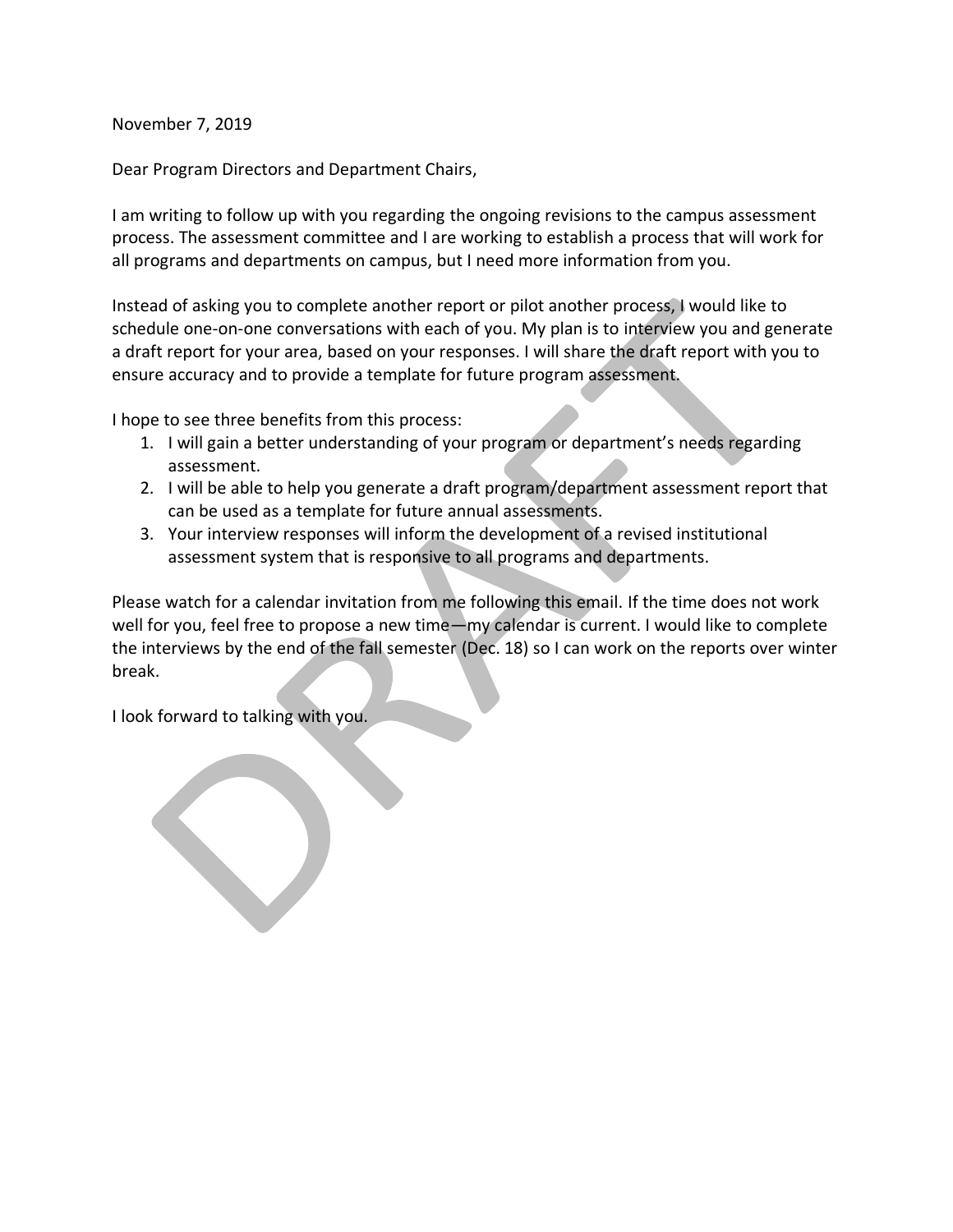Assessment Interview Questions:

- 1. In your program, do you have established student learning outcomes?
	- a. Which term fits best with your program: outcomes or competencies?
	- b. Do you also have separate program goals that do not relate to student learning? For example, goals that have been set by an external accreditor, related to job placement rates, salary, etc.?
- 2. Do you have a program map showing how program outcomes or competencies are aligned to CLOs and addressed in courses? Do you need help developing one?
	- a. For those who completed a map: do you need help refining this?
- 3. How does your program or department currently assess your program outcomes or competencies? Tell me about your system.
	- a. What data sources do you use? (goal is to identify formative/summative/direct/indirect measures)
	- b. Do you have common assessments? How are they used to influence departmental decisions?
	- c. How do you feel about the quality of the assessment system you use and the data gathered?
- 4. Do the faculty in your area meet at some point in the academic year to discuss student learning, changes to curricula, improvements, concerns, etc.?
	- a. Do you have and keep records (i.e., minutes) of these meetings or conversations?
	- b. How do you follow up with one another regarding the results of changes made?
	- c. Do you need help facilitating these types of meetings? For example, would it be more useful to schedule them institutionally?
	- d. If no meetings, how do faculty in your area make decisions about implementing changes or improvements to their curricula or courses? How do you document these changes & decisions?
- 5. What do you see as the strengths and areas of concern in student learning in your program?
- 6. What actions are you currently taking or plan to take to address areas of concern?
- 7. How will you know if those actions are successful?
- 8. What resources do you need in order to make program assessment successful?
- 9. How do you think we, as an institution, should assess program outcomes and CLOs? How should the institution use assessment data to make decisions?
- 10. Is there anything else you would like to share about your program's assessment system?